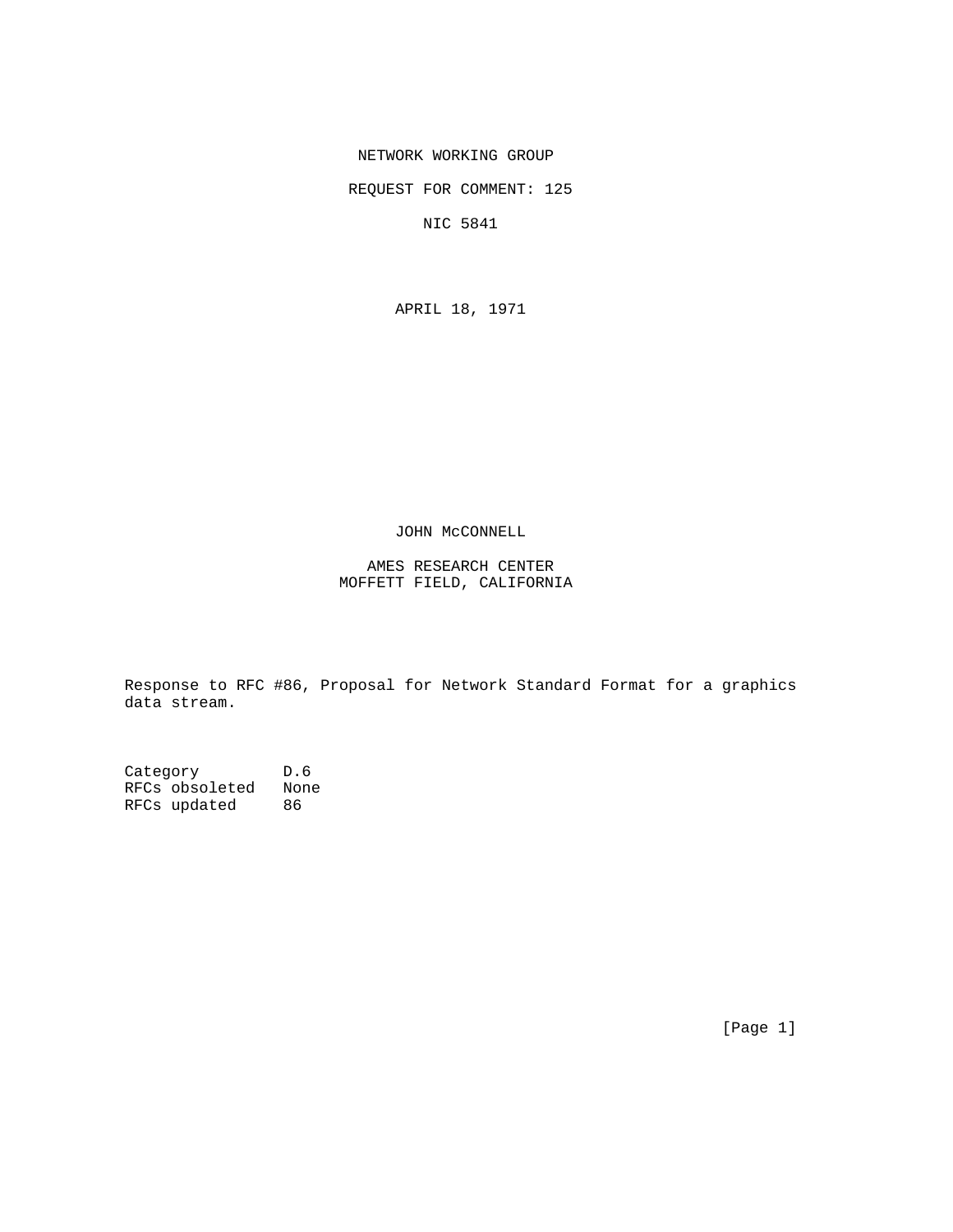The basic approach of transmitting an intermediate, device independent language which is translated into specific device codes at the receiving host is sound. It appears to be the only approach that will allow thought to be centered on picture descriptions. Ames Research Center has adopted this approach in tying its graphic facilities, of various types, and on various computers together. At present, we are in the design phase and expect our package to be running in about six months. The main objections to the structure as it now exists, is that it takes no cognizance of the many features available on graphics devices. Since these features will always be changing with new devices, a set of option or mode primitives should be defined which are logically separate from the drawing primitives provided in RFC 86. The mode primitives will act upon the drawing primitives to modify their actions. The scope of a mode primitive extends until a new mode primitive resets an option. The use of mode primitives will allow the network standard stream interpreter to treat them as null operations if the features are missing at a particular host, or to perform more detailed interpretation of the following data stream to achieve results. The drawing primitives may also then keep a standard format which need not be changed to incorporate new features.

Overall modes which primitives could control would be intensity levels, or color selections for objects, in addition blinking of objects should be provided. For vectors, the additional facility for drawing dashed lines is necessary.

Character strings require another set of specification. The convention for the beam is usually that it is in the center of the rectangular area defining a character's boundaries. The beam position is usually undefined at the finish of drawing a character string. A strong exception is taken to the exclusion of form control characters from strings. If included in the character string, they could provide for shifting from upper to lower case, subscripting, superscripting, and underscoring, as well as tab and other "carriage" motion functions. The appropriate characters could be extracted at interpretation time to provide the necessary information to display more complex strings. To allow the facility for generating ALGOL-like delimiters, such as "then", a convention for canonical character string should be adopted. I believe the Multics conventions described in reference 1 will suffice.

Additional options for character strings should include a size specification and an orientation selection. As many devices, have hardware character generators that are fixed, some of these options may not be desirable to implement as subroutines.

Another area that should be looked at further is the additional symbols available which are not specified in ASCII. Some means of

[Page 2]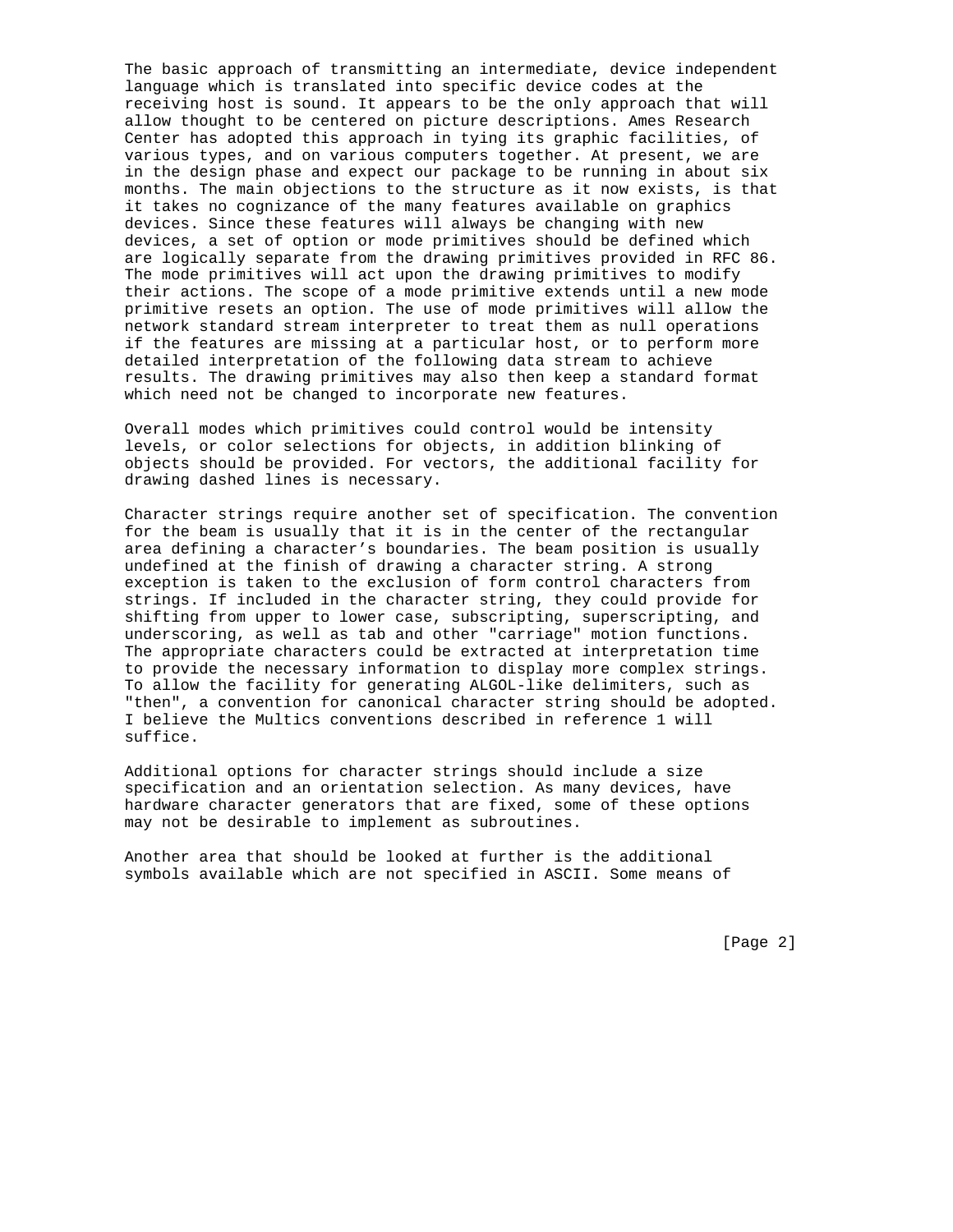defining them should be provided within the argument string itself, again Multics has allowed the specification of arbitrary characters by entering their octal equivalents. The convention should use a control character code followed by a l6-bit list name which specifies the sub-list defining the character. The other alternative is to allow 8-bit characters and allow the interpreter to choose a sub-list if the character is not realizable with a hardware generator.

The special form control characters to be used are:

a. BS - backspace b. LF - for new line c. SO/Sl - shift case d. DC2 - superscript following characters e. DC4 - subscript following characters f. DC3 - special non-ASCII character follows g. Tab - position to next tab. May be predefined or specified.

Another construct should be added to those proposed in RFC 86. This is the display list pointer (NGDLP). It will have as a value the next drawing primitive to be executed. The value is a displacement from the head of a list. With no mode setting primitives, this value is one to one with the drawing primitives transmitted in the NGDS. The NGDLP is needed for consistency for execution of the nested list structure. Whenever an execute list primitive is encountered, the current value of the NGDLP is saved along with the list name and current origin value. When execution of a list is finished, the last values saved are restored.

An include list primitive would allow the treatment of a sub-list to be equivalent to a macro instead of a subroutine. This would be necessary to avoid changes to all sub-pictures on the screen due to the manipulation of a sub-list. The include primitive should have as parameters such specifications as size, intensity, orientation, blinking, etc. After a sub-list has been included in another list, it is no longer distinguished as a separate entity.

To cut down on the volume of data being transferred, other commands to be parsed by the stream interpreter should be added. These would allow the manipulation of a list by the receiving host without a retransmission. The types of manipulations would include rescaling the coordinates for shrinking or zooming, translation of the origin, or rotation. Other manipulations to provide for displaying or not displaying a list, or enabling of disabling light pen detections would be desirable.

The problem of interaction with the displayed picture has yet to be addressed, so this will be an attempt to elicit some more discussion

[Page 3]